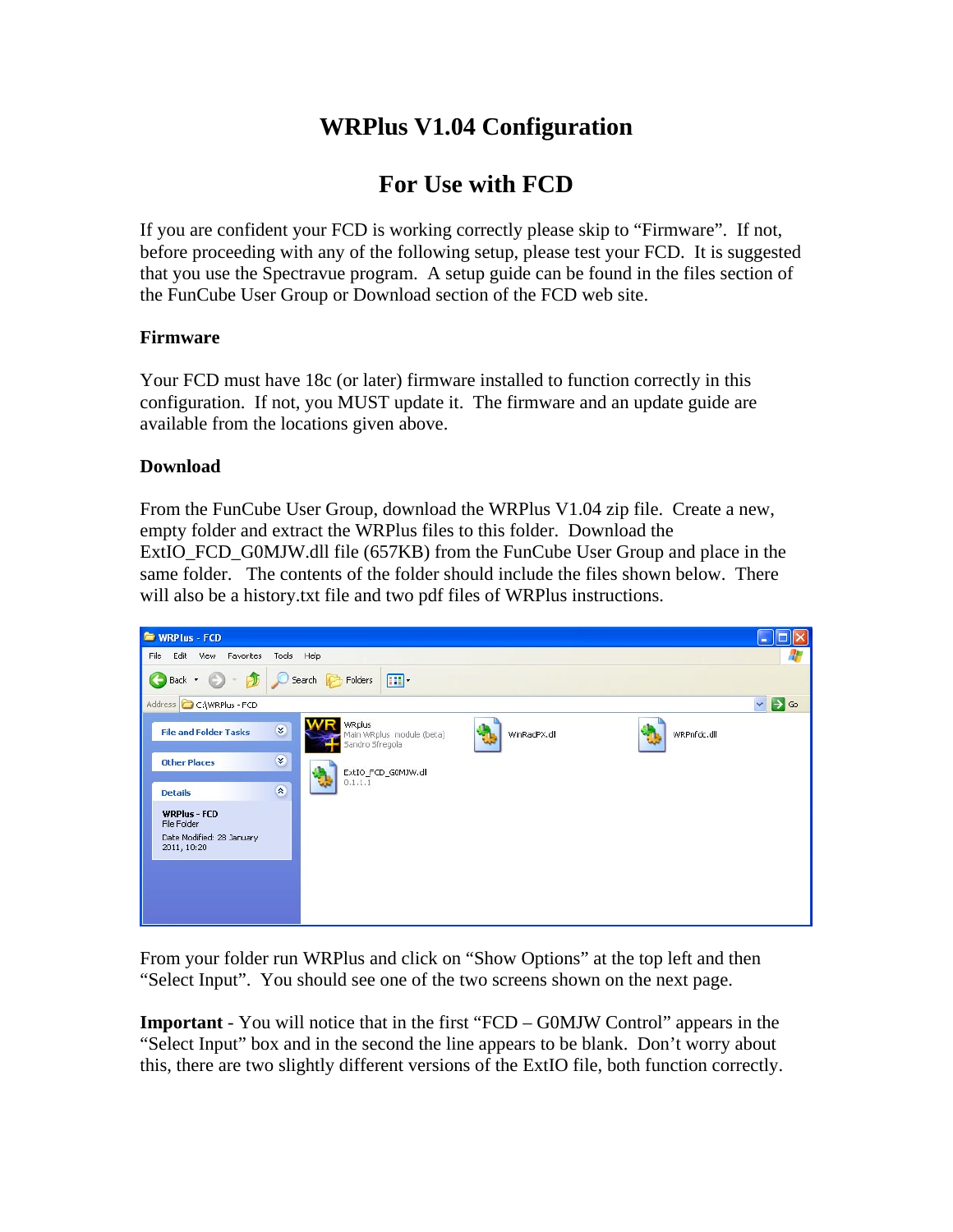| Contrast                            |
|-------------------------------------|
| WAV file                            |
| Sound Card<br>▶ FCD - G0MJW Control |
| Open Input Mixer                    |
|                                     |
|                                     |
| 99570<br>99580                      |
|                                     |

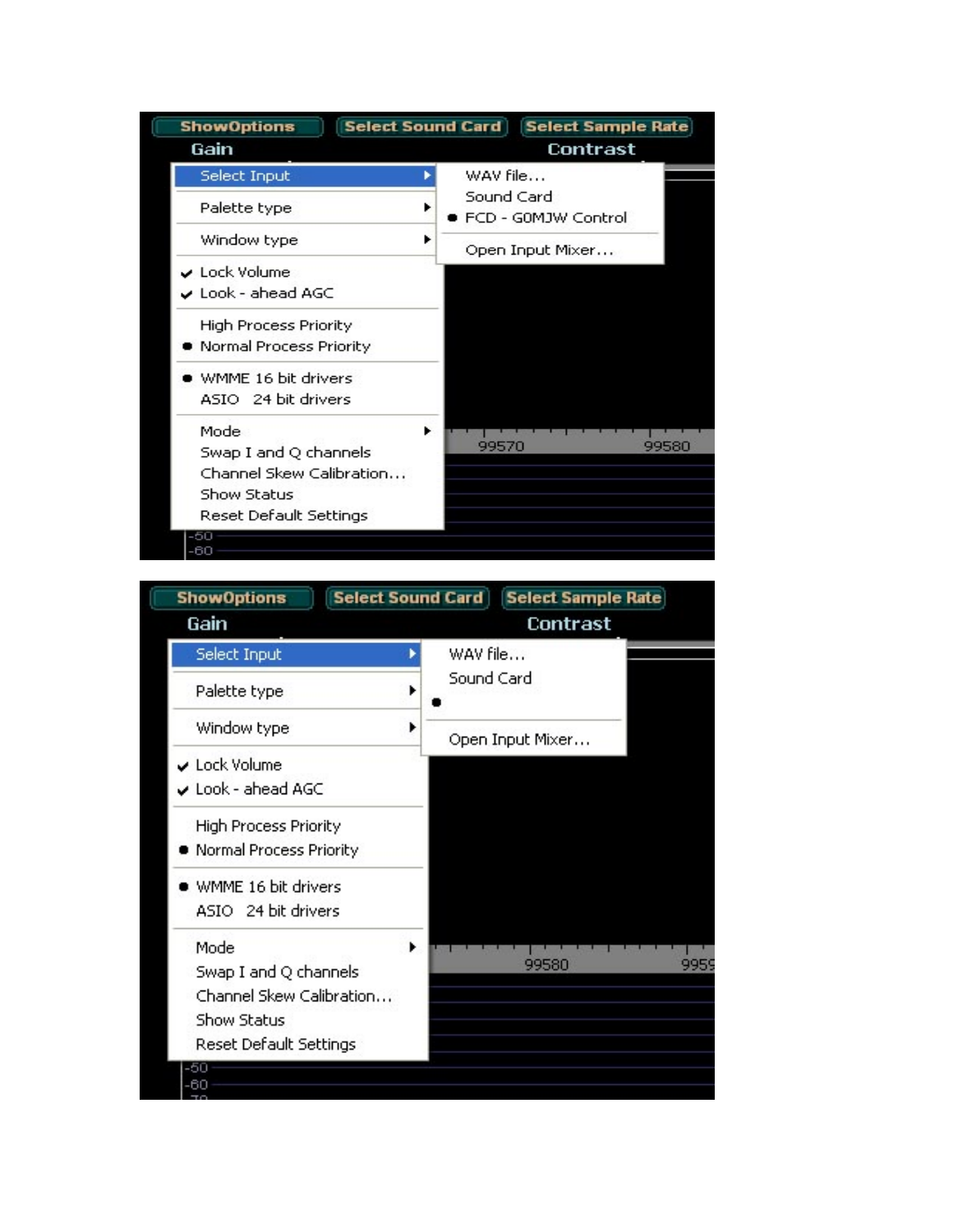Select the line by clicking on it, the black dot shows it's selected and the following should appear on the screen. The numbers in the "Frequency", "IF" and "Error" boxes may differ but the information displayed should be similar.

| FCD Control - GOMJW      |                               |
|--------------------------|-------------------------------|
| Frequency (MHz) IF (kHz) | Vendor ID 1240                |
| Error (ppm)              | Product ID 64342              |
| 99.6                     | Serial Number 1033            |
| $-100$                   | ≣                             |
| lū                       | Manufacturer Hanlincrest Ltd. |
| Save Settings            | Product FUNcube Dongle V1.0   |
| Debug                    | FCD in Application mode       |

Note: Depending on what screen resolution you are using this box may disappear as soon as you move on. It may also not appear on subsequent starts of WRPlus. Do not worry, it is still active.

Next click on "Select Sound Card", the box shown below will open.

| Virtual Cable 1<br>SigmaTel Audio |  |
|-----------------------------------|--|
| FUNcube Dongle V1.0               |  |
| <b>Output Sound Card</b>          |  |
| SigmaTel Audio                    |  |
| Virtual Cable 1                   |  |

The content may not be identical but FUNcube Dongle V1.0 will appear in the top section and the bottom section will show your system sound card. Select these two items and click OK.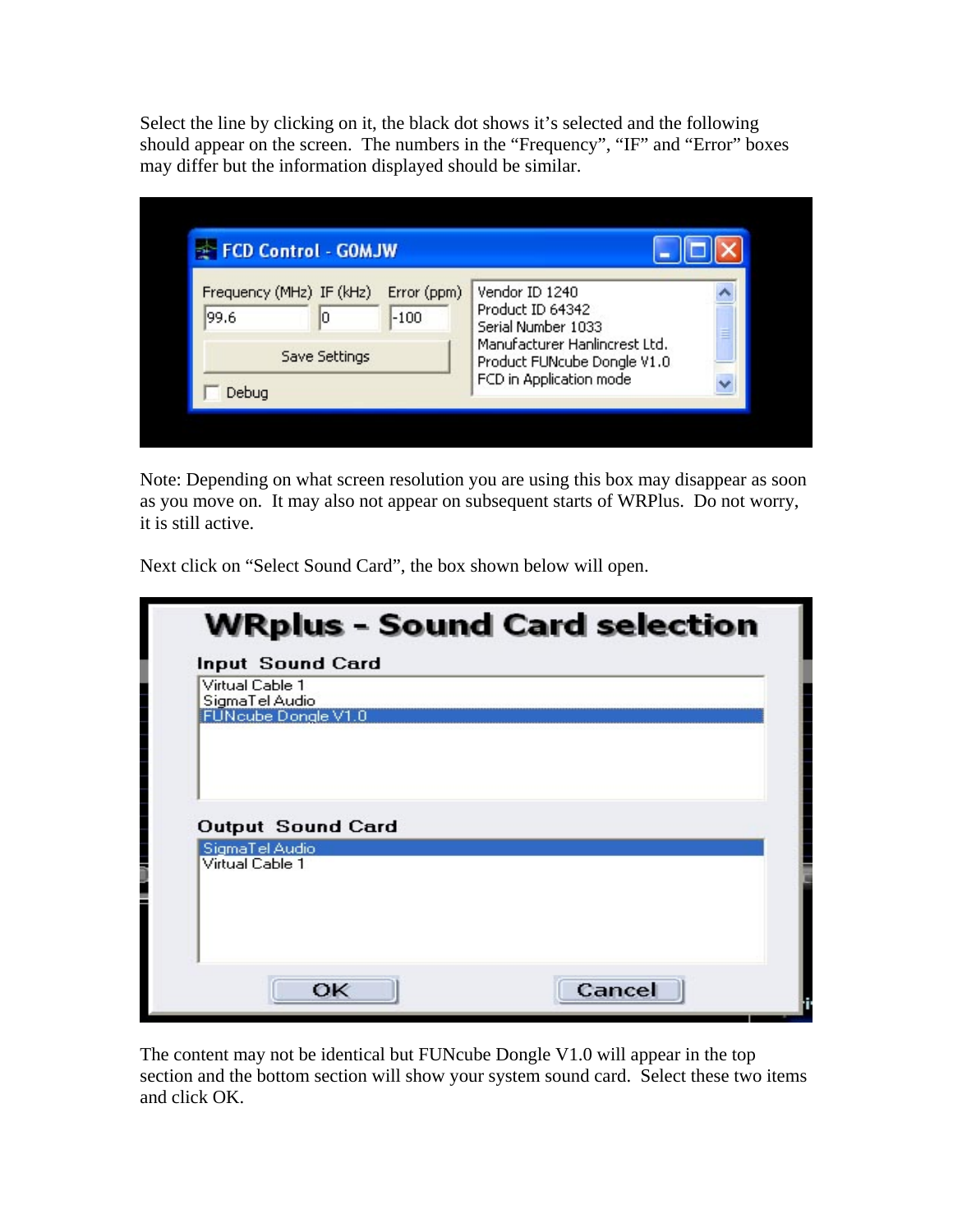

Finally click on "Select Sample Rate". The following menu will be seen.

Make the selections as shown and click on "Close"

That completes the setup of WRPlus for use with the FCD and ExtIO control utility.

See next page for operation.